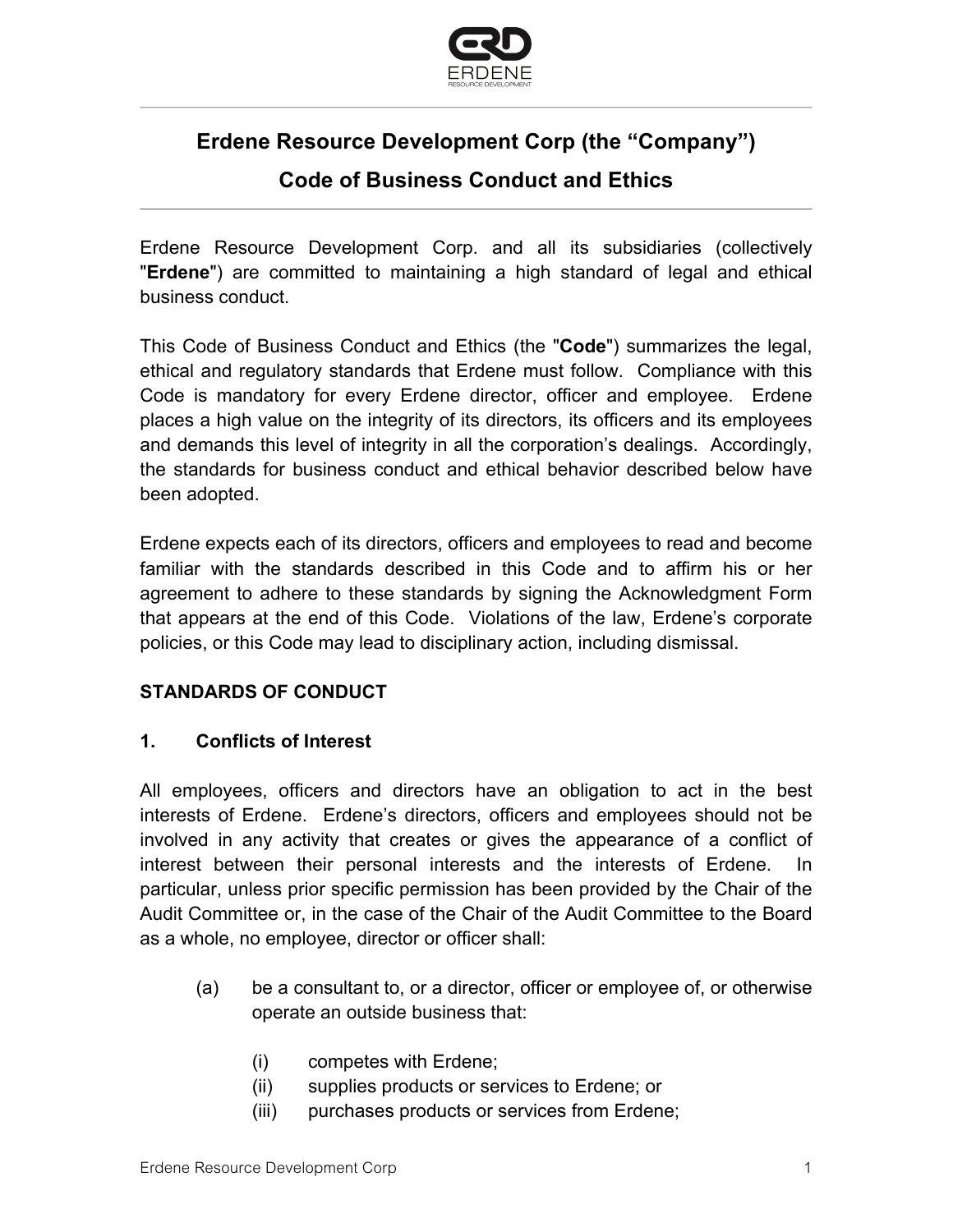

- (b) have any financial interest, including significant stock ownership, which means 10% or more of the common stock, in any entity with which Erdene does business that might create or give the appearance of a conflict of interest;
- (c) seek or accept any personal loan or services from any entity with which Erdene does business, except from financial institutions or service providers offering similar loans or services to third parties under similar terms in the ordinary course of their respective businesses;
- (d) be a consultant to, or a director, officer or employee of, or otherwise operate an outside business if the demands of the outside business would interfere with the director's, officer's or employee's responsibilities to Erdene (if in doubt, consult the Chair of our Audit Committee);
- (e) accept any personal loan or guarantee of obligations from Erdene, except to the extent that such arrangements are legally permissible; or
- (f) conduct business on behalf of Erdene with immediate family members, which include spouses, children, parents, siblings and persons sharing the same home whether or not legal relatives.

A director, officer or employee must report a conflict, or potential conflict, immediately to the Chair of the Audit Committee or, in the case of the Chair of the Audit Committee, to the Board as a whole.

Only the Chair of the Audit Committee (or the Board of Directors as a whole, if the potential conflict involves the Chair of the Audit Committee) shall have the authority to grant such permission to a director, officer or employee.

#### **2. Protection And Proper Use Of Corporate Assets**

Erdene's assets may only be used for legitimate business purposes and may never be used for illegal purposes. A director, officer or employee should not use Erdene property or resources for any personal benefit or the personal benefit of anyone else.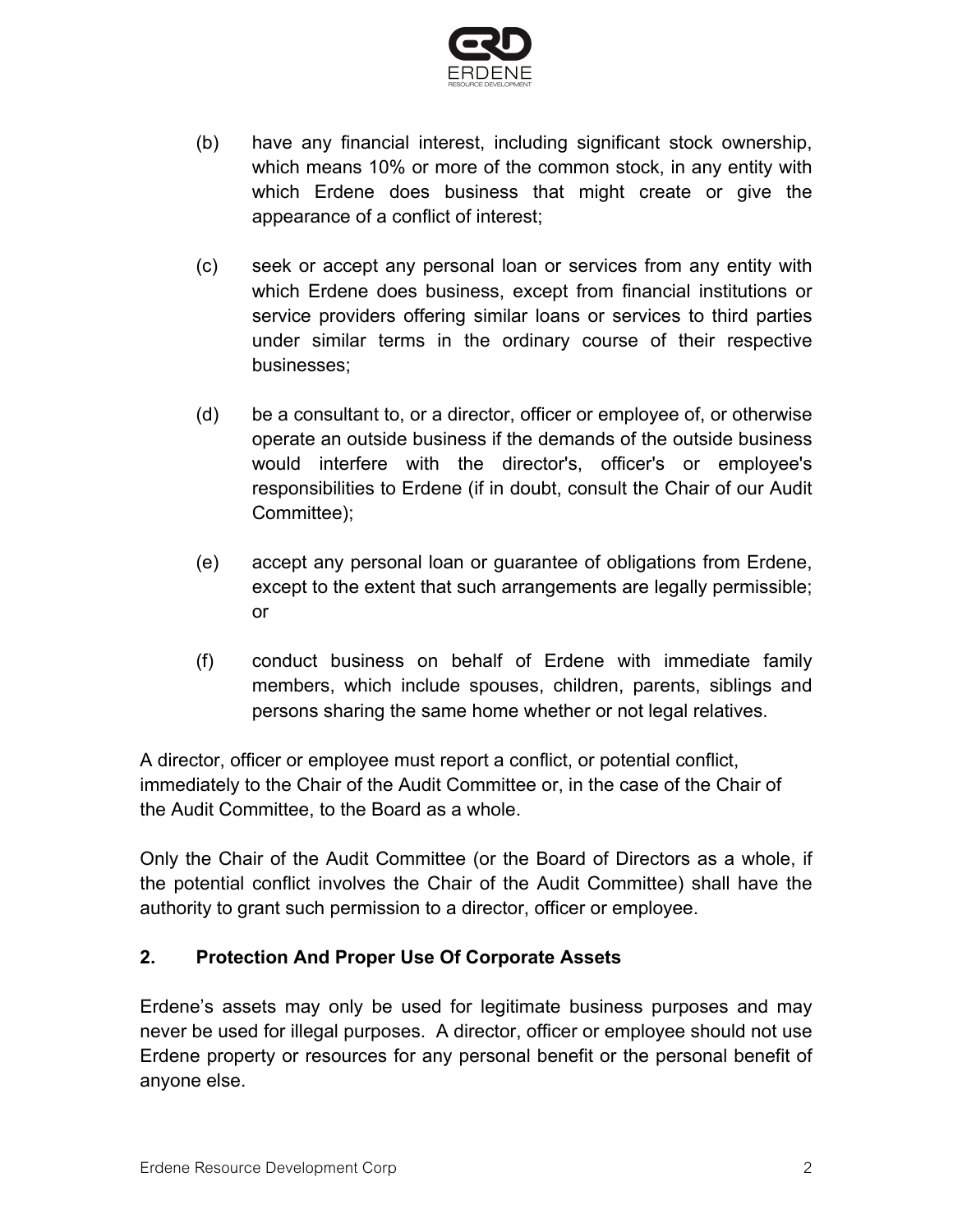

### **3. Confidentiality**

Erdene's directors, officers and employees are entrusted with the corporation's confidential information and with the confidential information of Erdene's business partners. This information may include (i) technical or scientific information about current and future projects, (ii) business or marketing plans or projections, (iii) earnings and other internal financial data, (iv) personnel information, (v) supply and customer lists and (vi) other non-public information that, if disclosed, might be of use to Erdene's competitors, or harmful to our business partners. This information is Erdene's property, or the property of our business partners and in many cases was developed at great expense. Erdene's directors, officers and employees shall:

- (a) not discuss confidential information with or in the presence of any unauthorized persons, including family members and friends;
- (b) use confidential information only for our legitimate business purposes and not for personal gain; and
- (c) not disclose confidential information to third parties.

#### **4. Fair Dealing**

Directors, officers and employees are required to deal honestly and fairly with Erdene's business partners, competitors and other third parties. In our dealings with these parties, Erdene:

- (a) prohibits the making or offering of bribes, kickbacks or any other form of improper payment, directly or indirectly, to any representative of a government, business partner or other third party in order to obtain a contract, some other commercial benefit or government action;
- (b) prohibits our directors, officers and employees from accepting any bribe, kickback or improper payment from anyone;
- (c) prohibits gifts or favors of more than nominal value to or from Erdene's business partners;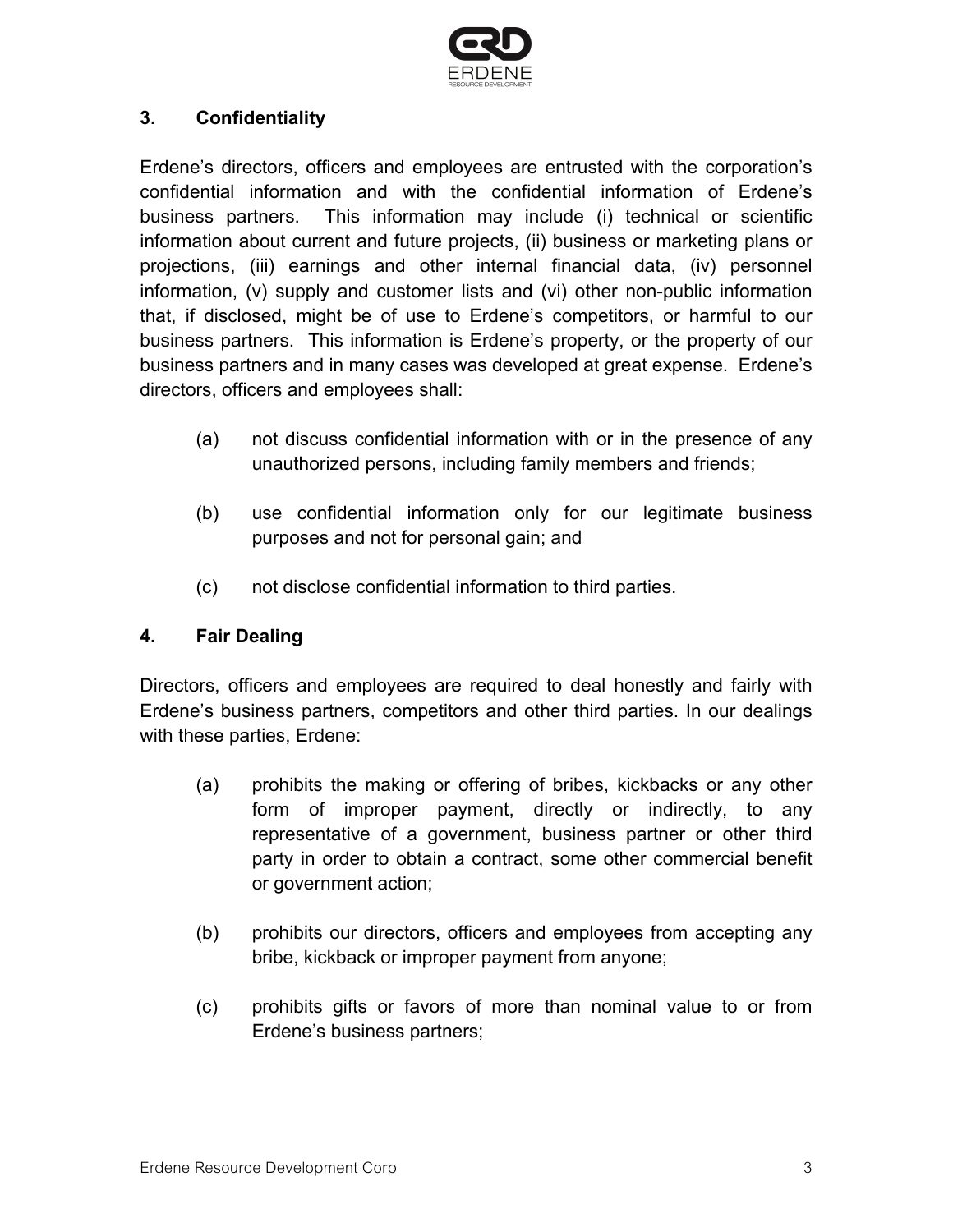

- (d) limits marketing and entertainment expenditures to those that are reasonable, necessary, prudent, job-related and consistent with Erdene's policies;
- (e) requires clear and precise communication in Erdene's contracts, advertising, literature, and other public statements and seek to eliminate misstatement of fact or misleading impressions;
- (f) protects all proprietary data provided to Erdene by third parties as reflected in Erdene's agreements with them; and
- (g) prohibits our representatives from otherwise taking unfair advantage of Erdene's business partners or other third parties, through inaccurate billing, manipulation, concealment, abuse of privileged information or any other unfair-dealing practice.

#### **5. Compliance With Laws, Rules And Regulations**

Erdene shall comply with all laws and governmental regulations that are applicable to Erdene's activities, and Erdene expects all of its directors, officers and employees to obey the law. Specifically, Erdene is committed to:

- (a) maintaining a safe and healthy work environment;
- (b) promoting a workplace that is free from discrimination or harassment based on race, color, religion, sex, age, national origin, disability or other factors that are unrelated to the Erdene's business interests;
- (c) supporting fair competition and laws prohibiting restraints of trade and other unfair trade practices;
- (d) conducting its activities in full compliance with all applicable environmental laws;
- (e) keeping the political activities of its directors, officers and employees separate from our business;
- (f) prohibiting any illegal payments, gifts, or gratuities to any government officials or political party;